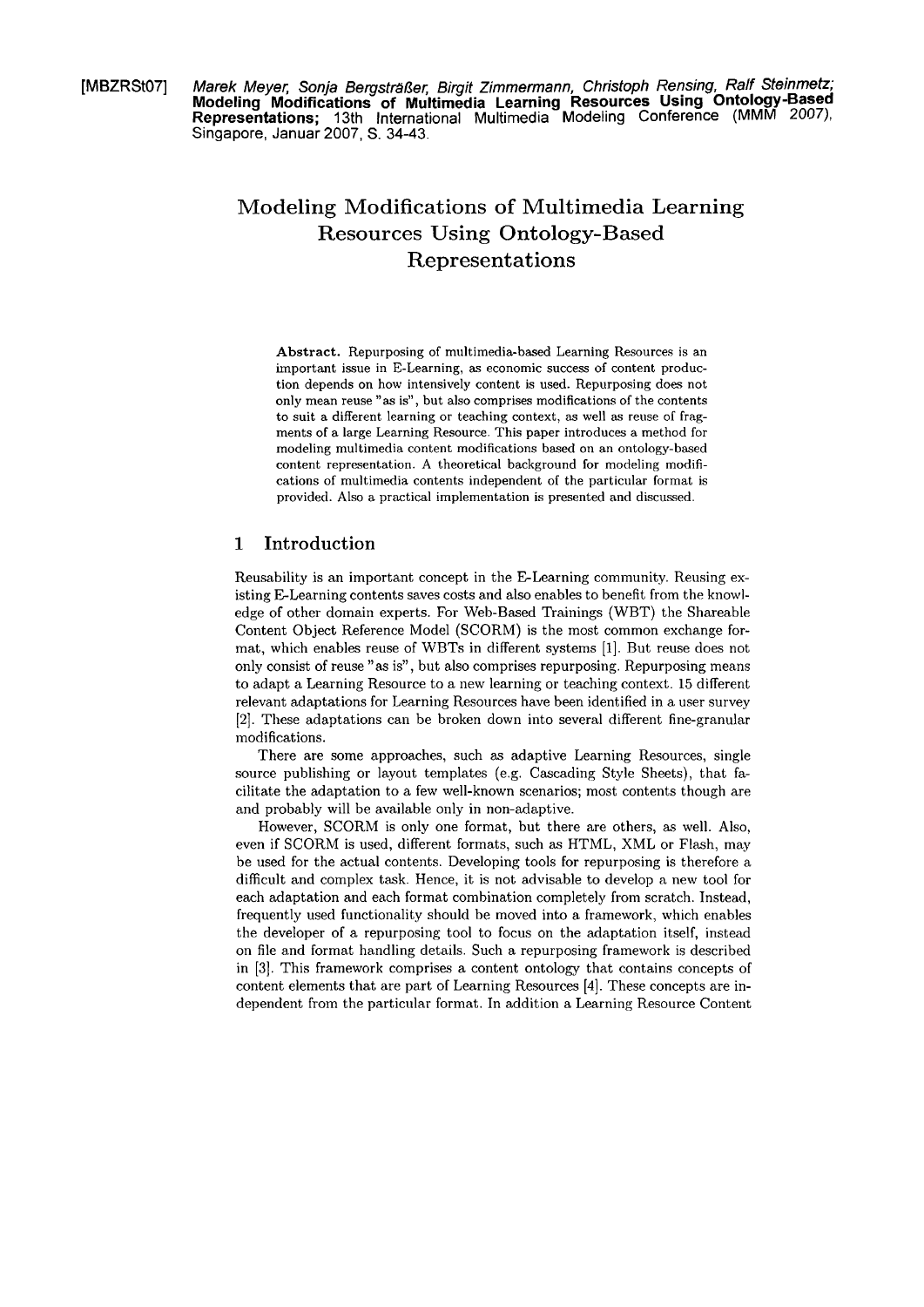Representation (LRCR) is described which is a graph representation of a Learning Resource's content where concepts defined in the ontology are instantiated to descrihe each node in the graph. But an abstract content reprcsentation is not sufficient to support the development of repurposing tools. Modifications have to be modeled also in a format-independent way for completely outsourcing formatspecific methods. In this paper, modeling efforts for content modifications are discussed. Modifications of Learning Resource content are considered regarding two aspects: a theoretical approach and an actual implementation.

This paper is structured as follows. A practical use case is presented in section 2 before the Learning Resource Content Representation is explained in section **3.** Section 4 focuses on tlie modeling of content modifications. In section 5, the modification model is illuminated in the context of a practical implementation of an adaptation tool. Related work is discussed in section 6.

### 2 Use Case

A practical use case is presented here to illustrate the need for modeling content modifications. Consider a user Alice who is responsible for advanced training in her company. She is asked by her management to provide a course on the fundamentals of accounting to some employees. Because her budget is low, she decides not to produce a new course, but to buy an existing one from Bob. Unfortunately, this course does not comply to the corporate design of Alice's company - a fact which is not approved by her management. Furthermore, the terminology of Bob's course is partly unknown to Alice's target group and needs to be replaced.

Alice examines the obtained course and observes that it is a SCORM package that contains about 100 separate HTML documents. Each of these pages has a defined background and text color and Bob's company logo in the upper right corner. Now, Alice has to Open each of these 100 HTML documents to change tlie background color, replace Bob's logo by her company's logo, move the logo to the upper left corner and replace unsuitable terminology by her own terms.

This scenario motivates the use of an adaptation tool, which enables Alice to adapt the layout and terminology of all documents of a Learning Resource at once and more easily.

But two weeks later, Alice notices that some employees have not yet participated in the online training, because they work in the field and do not have access to the Learning Management System most of the time. They would rather prefer learning the contents while traveling by train to their customers. Fortunately, Bob also offers a Microsoft Word document which describes the fundamentals of accounting. Alice buys the document at a special rate - but again layout and terminology do not suit Alice's company. Hence, she Opens Microsoft Word for changing layout and terminology manually.

Would not it be great if Alice could use only one adaptation tool for the adaptation of different document types? Changing layout, replacing unsuited terminology, translating a document - from an end user's point of view all these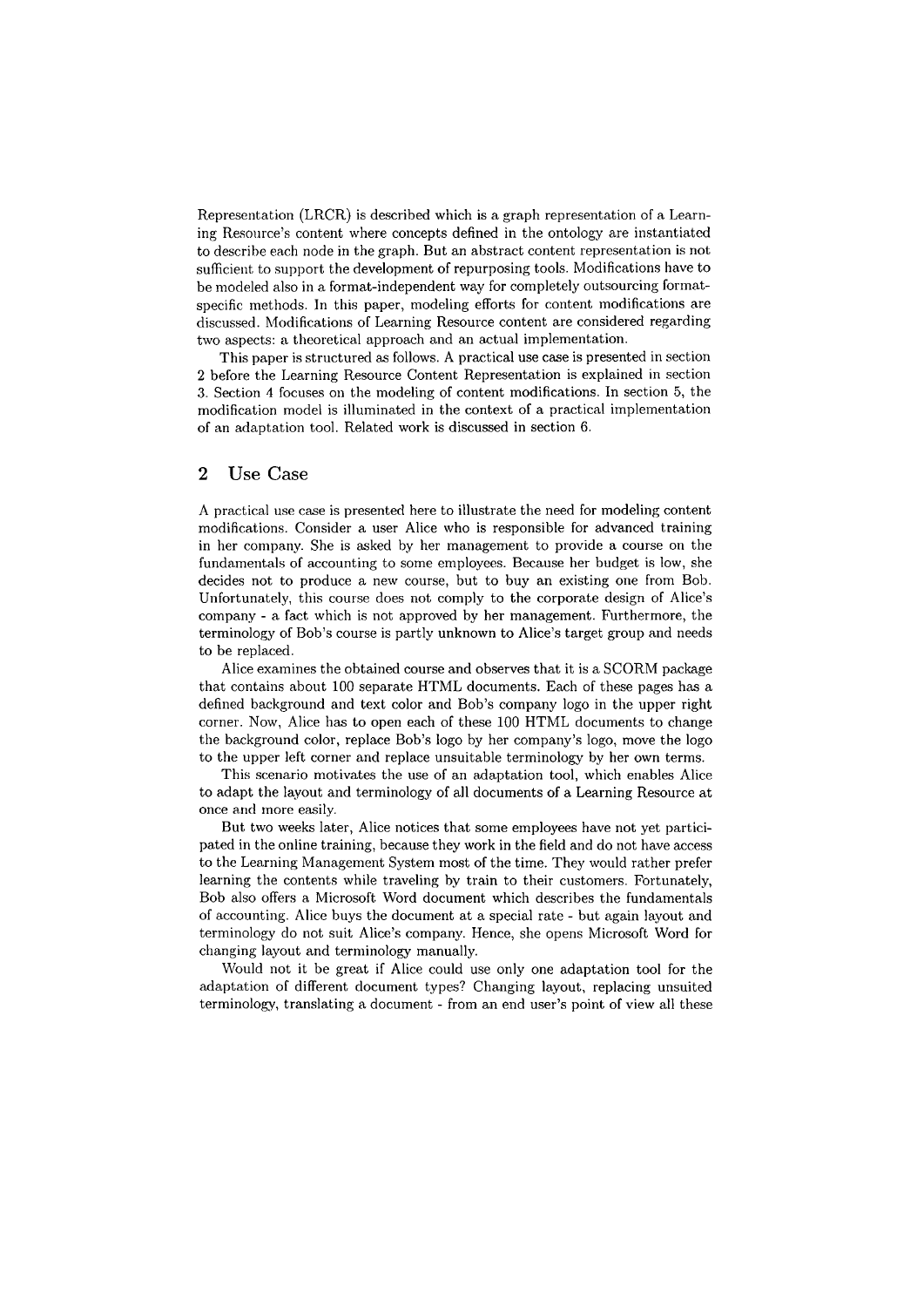adaptations are always the same, no matter which underlying format is used. Thus, Alice desires one tool for perforiuing adaptations of all her Learning Resources.

And that is what this paper deals with - modifications of multimedia Learning Resources are modeled in a format-abstracted manner for supporting the development of format-independent adaptation tools.

### **3** Content Representation

To abstract the user from the details of a Learning Resource, a representation of the processed Learning Resource is needed. This representation has to deal with all the elements a Learning Resource may consist of. It needs to be able to deliver the information about the Learning Resource, which is needed to manage the Repurposing process. Hence, a mapping from the Learning Resource into a model which can provide all the required information is needed. Beside these two main requirements there exist several others (41. The Resource Description Framework (RDF) is used for the content representation of the Learning Resource, because it fulfils all the identified requirements.

As a base for this model a conceptualization of a Learning Resource and the parts it consists of is required. The approach presented here uses an ontology for the conceptualization. In a repurposing process resources in multiple formats are involved, so it must be possible to find an instantiation of a concept defined in the ontology for all of them. A Content Ontology (CO) for describing Learning Resources has been developed. Details about the development of the Content Ontology and the corresponding Learning Resource Content Representation (LRCR) can be found in **[4].** The LRCR is based on the representation of the structure of the Learning Resource. A separation of concerns has been realized by distinguishing between structural information and semantic information. The structural concepts can be used to describe the type of elements and also their relations and order. Additional semantic information can be added to the content representation for making the meaning of elements explicit. The meaning of elements can be marked with concepts at different levels of detail. For example a concrete description of an element is an example. A more abstract description of the Same element is a SubjectEntity, an Entity which belongs to a certain subject. The level of detail in which a certain element is described depends on the information which is needed about this element and the analysis which is used to identify the element. Attributes and additional information about an element, such as information given in the metadata, are also included in the content representation (see Fig. 1).

By using the concepts defined in the Content Ontology a content representation of a Learning Resource can be build. This representation includes all information which is required in a Repurposing process and enables a view for the user which is uncoupled from all the details of the Learning Resource, e.g. in construction and formats.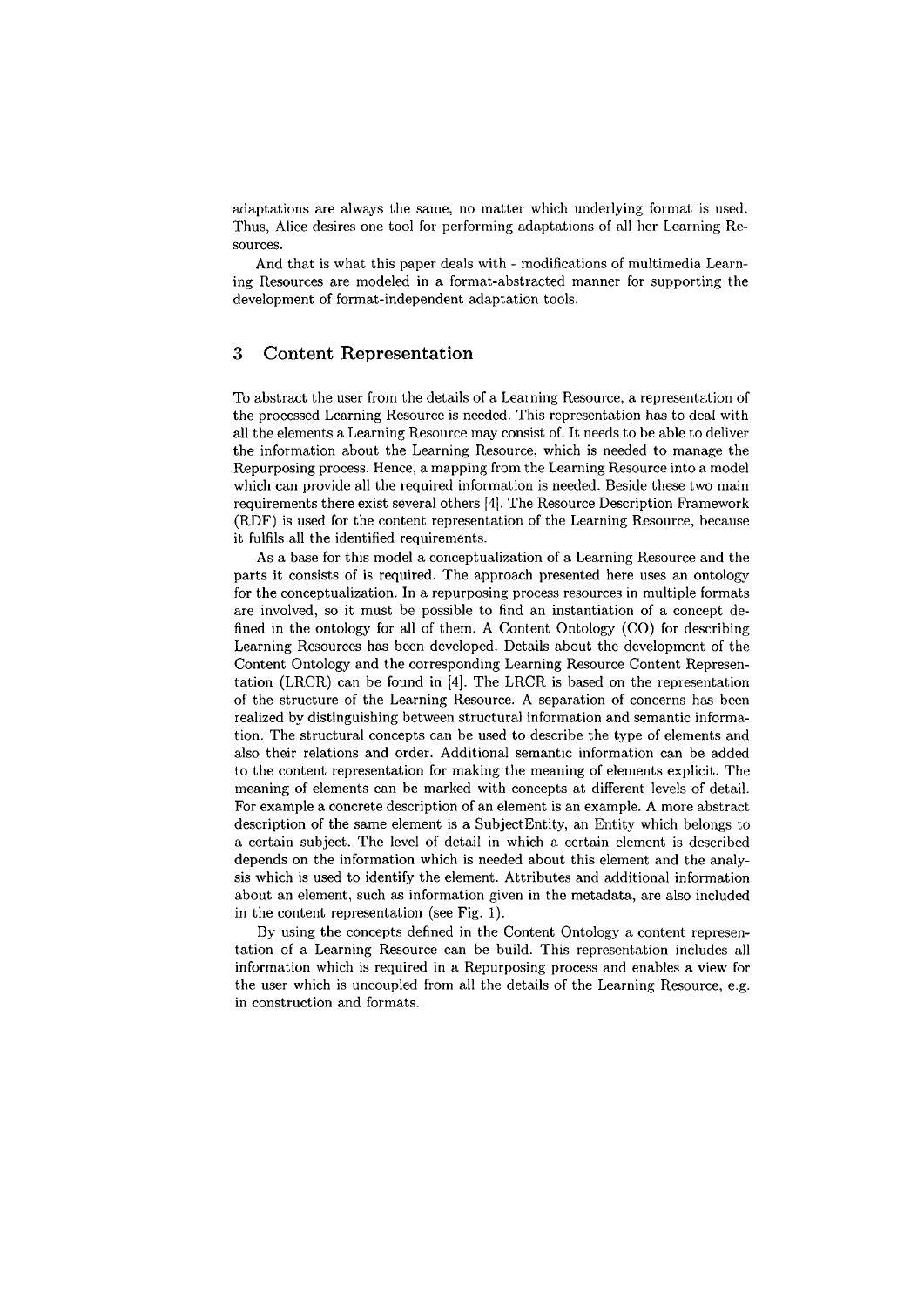

**Fig.** 1. Example for a LRCR clipping.

### **4 Modeling Modifications**

In the previous section, a format-independent, ontology-supported Learning Resource Content Representation has been introduced. That content representation is static; changes of the contents cannot be specified within the scope of the LRCR. Therefore, another model for content modifications has to be provided. This section deals with format-independent modeling of modifications of inultimedia Learning Resources.

#### **4.1 Granularity of Modifications**

An important design decision is the granularity of modifications. Is, for example, the replacement of a corporate design a single modification or a combination of several modifications? Zimmermann et al. have identified a structure of Adaptation Processes, wliich is helpful for the consideration of granularity *[5].* On the most general layer, whole adaptation processes are resident, e.g. the adaptation to a different corporate design. An adaptation process divides into several process fragments. Process fragments are composed of adaptation functions, which may either read or modify the contents of a Learning Resource. Which of these granularity levels is best suited for modeling of content modifications?

The goal of modification modeling is to provide an abstraction layer for separating the concerns of repurposing tools and the format-specific content modification methods. Also, reuse of modifications, which are implemented once and reused for several repurposing applications, is a central motivation. In this respect, adaptation processes are too large to be reused easily and often. Process fragments are also application dependent, may rely on information from other process fragments, and sometimes comprise interaction with a user. They are also reused rarely. Adaptation functions, finally, are reusable for multiple process fragments, require no user interaction and need only a manageable amount of parameters to work. Therefore, content inodifications are best modeled at the granularity of adaptation functions - restricted to those adaptation functions which cause changes of the content. These modifications are mainly insertion,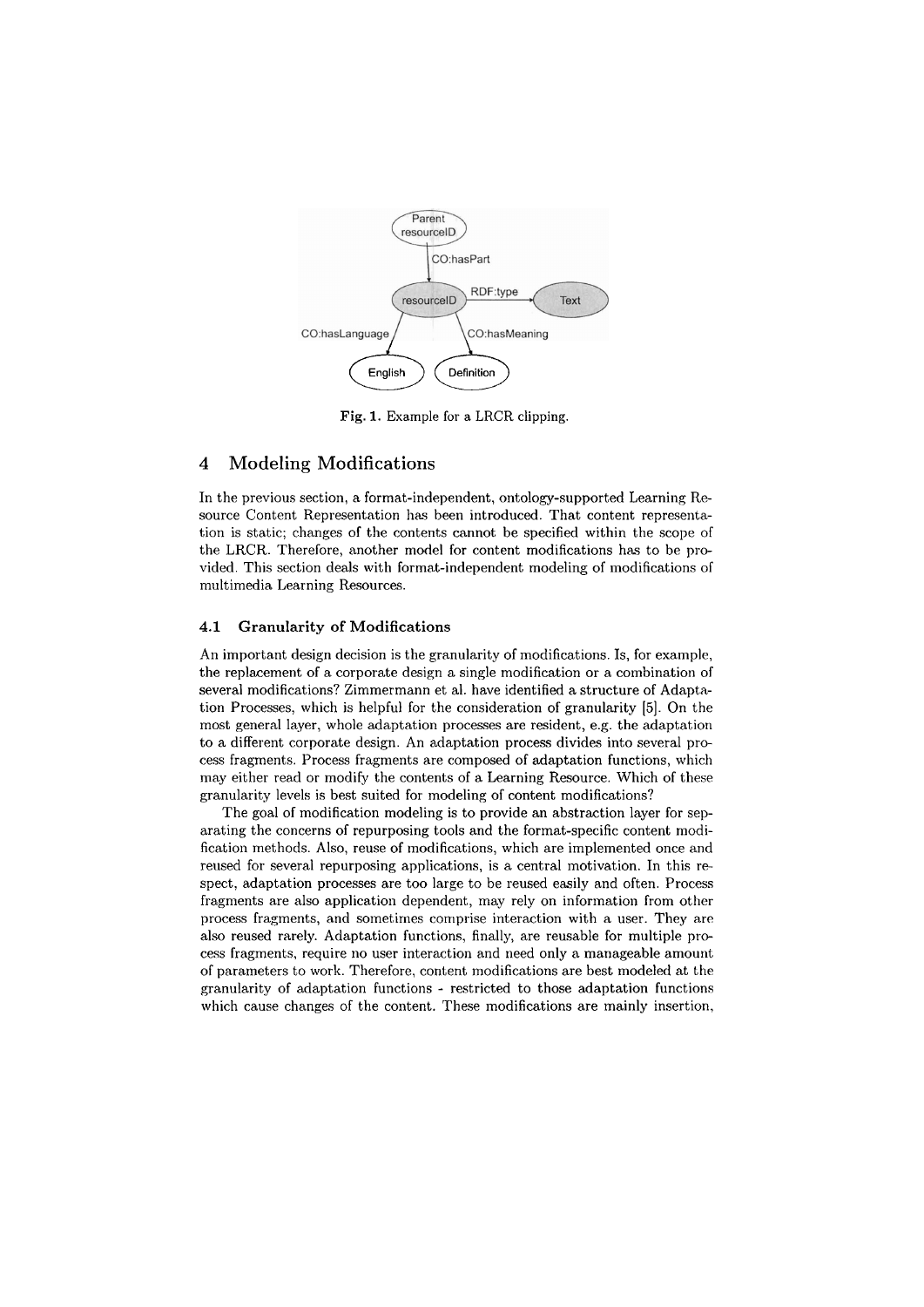from the previous example can now be observed in the LRCR space. The function, which modifies  $\varphi(r)$  into  $\varphi(r')$ , is called mod<sub> $\varphi$ </sub> and represents an abstract modification of the Learning Resource content (see Fig. 2).

This algehra helps developing content adaptation tools. Adaptations have no longer to be implemented directly as format-specific methods. Instead, an adaptation tool analyzes  $\varphi(r)$  (the LRCR) and specifies adaptations as a concatenation of modifications  $mod_{\varphi}$ . Each modification mod is transformed by an underlying layer into a format-specific modification  $mod_F$ . This transformation from LRCR space into the actual document format space is also called interpretation of an abstract modification. Fig. 3 illustrates these transformations.



**Fig.** 3. Interpretation of abstract modifications.

### **5 Implementation**

A repurposing tool for SCORM-based Learning Resources has been developed as part of the Content Sharing project. This repurposing tool is built upon the generic framework for format-independent content modifications, which implements a LRCR and provides an interface for executing abstract modifications as they have been sketched in the previous section. The whole repurposing tool has been implemented in Java (J2SE 1.4.2). The next section describes how abstraction modifications have been realized in practice.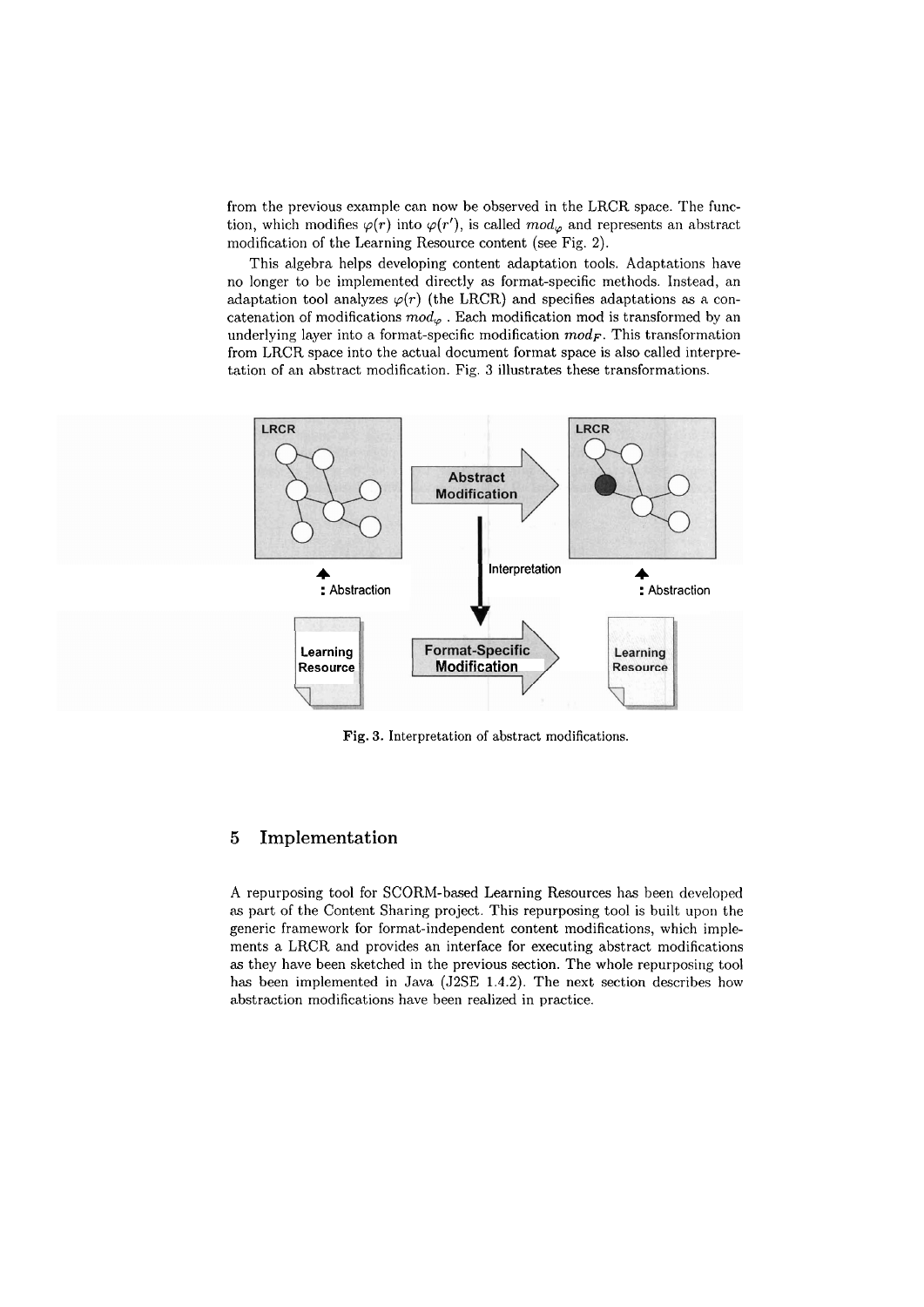deletion, replacement and rearrangement of elements, as well as changes of attributes and relations.

#### **4.2 Theoretical Approach**

The Learning Resource Content Representation is a graph and is considered to be a mapping of the wliole contents, containing the information which is relevant for performing adaptations. Modifications at the granularity of adaptation functions produce only delimited local changes of the Learning Resource Content Representation. These changes can be expressed as graph operations. Consider there is a Learning Resource  $r$  in which one logo should be replaced by another one. If the Learning Resource consists of HTML documents, a logo is usually embedded by using a reference to the image file, which contains the logo. Replacing an image in HTML documents requires only changing the image reference. For other formats (e.g. Microsoft Word), images are physically embedded in documents; hence a replacement works different. Let  $H$  be the set of all valid HTML documents and  $W$  the set of all valid Microsoft Word documents.

$$
exchangeLogo_H : r_1 \mapsto r'_1 \ |r_1, r'_1 \in H
$$

$$
exchangeLogo_W : r_2 \mapsto r'_2 \ |r_2, r'_2 \in W
$$

And for the general case:

 $\operatorname{exchangeLog}$   $\operatorname{c}$   $r \mapsto r' \mid r, r' \in F, \operatorname{mod} \in M$ 

where  $r$  is a document from a given format space  $F$  and  $mod$  is a modification out of the set of all modifications M.



**Fig.** 2. Mapping into abstract LRCR space.

Consider the projection of Learning Resource *r* into the Learning Resource Content Representation  $r \mapsto \varphi(r)$ , where  $\varphi$  is the projection function from the document format space  $F$  into the abstract LRCR space  $A$ . The modification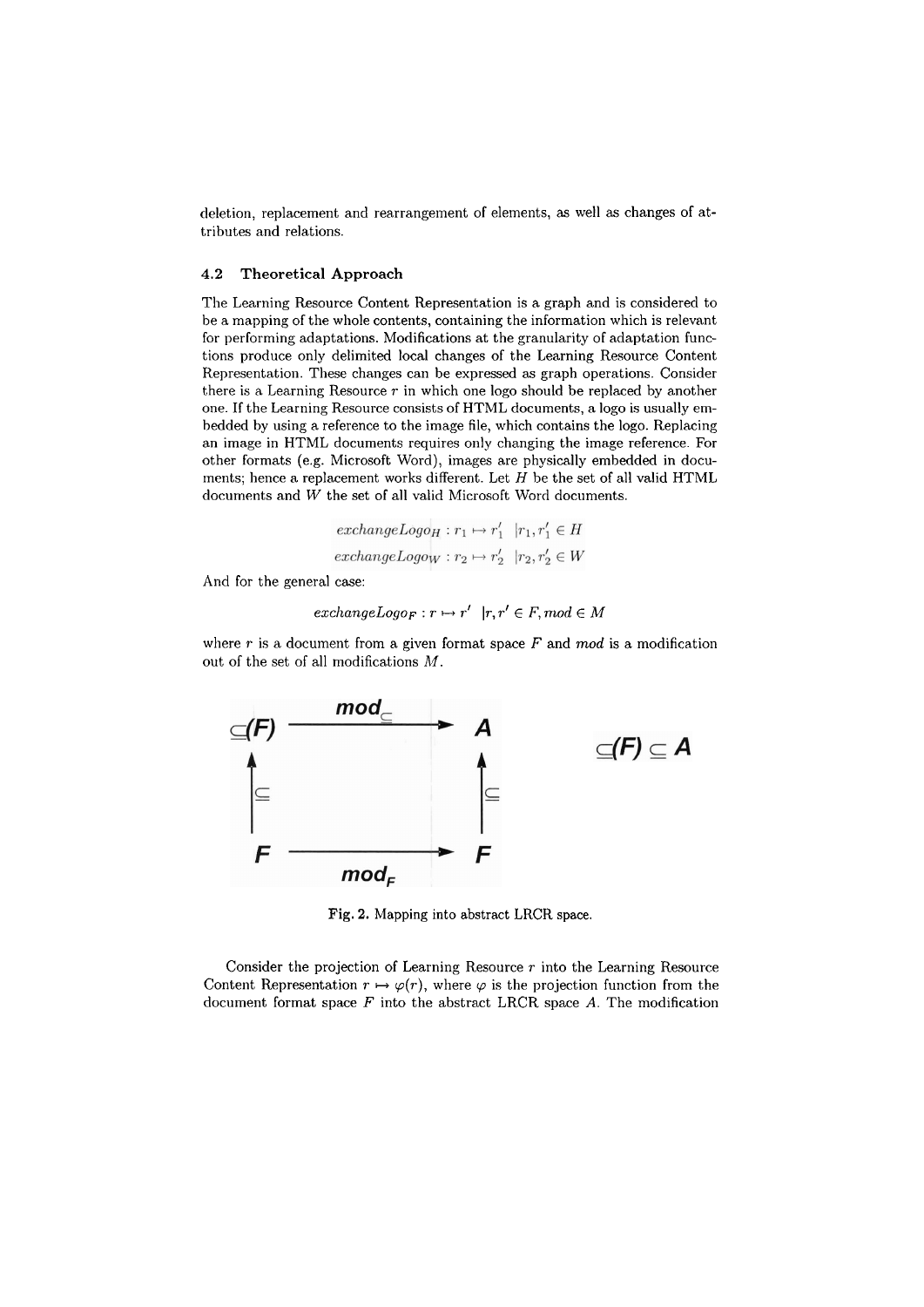#### 5.1 Implementation of Modifications

First of all, it has to be distinguished between rnodification types, which are classes of modifications (e.g. "deletion of an element") and modification instances, which are actual modification requests at run-time (e.g. "delete element 1234").

Modification types are rnodeled as Java classes, which are all derived from a cornmon interface called *IModzfication.* All classes provide a method for retrieving the prirnary target elernent of the modification, i.e. the elernent that is changed. Furthermore, each modification class may define further specific variables and methods, which are regarded as parameters for the particular modification type. **A** modification instance is an instance of one of the modification classes. There are currently three sub interfaces of *IModzfication* for structural modifications, layout modifications and content modifications.

At design-time, new modification types can be specified by implementing new Java classes. Notice that modification classes do not provide methods for actually performing a rnodification. Sirnilarly, a rnodification instance does not change content by itself, but represents what has to be performed.

At run-time, an adaptation application instantiates one of the modification classes to express what needs to be changed. This modification instance is then passed to a framework, which performs the modification.

By now, 17 different modification classes have been implemented (including their format-specific interpretation), and more are yet to come.

#### 5.2 Repurposing Framework

The multimedia content repurposing framework provides content analysis and modification services to repurposing applications. As interfaces to the application it provides access to an abstract content representation of a Learning Resource - the LRCR - and it accepts and executes modification requests. The overall framework is explained in detail in [3].

A repurposing application breaks the intended changes of a docurnent down into a series of modifications. These rnodifications are instantiated as Java ohjects and passed to a modification transaction engine (MTE), which is part of the framework. The repurposing framework contains a number of format-specific plug-ins (PP) for the supported document forrnats. Based on the element of the content representation that is primarily targeted by the modification, the corresponding forrnat-plug-in is identified and invoked. This forrnat-plug-in then interprets the format-independent rnodification instance in a format-specific way by executing the appropriate Java rnethod. Arguments for a modification method may be derived from variables of the particular modification class.

After all modifications have been perforrned, the LRCR is updated to represent the new state of the Learning Resource. Fig. 4 illustrates the cornponents of the repurposing framework.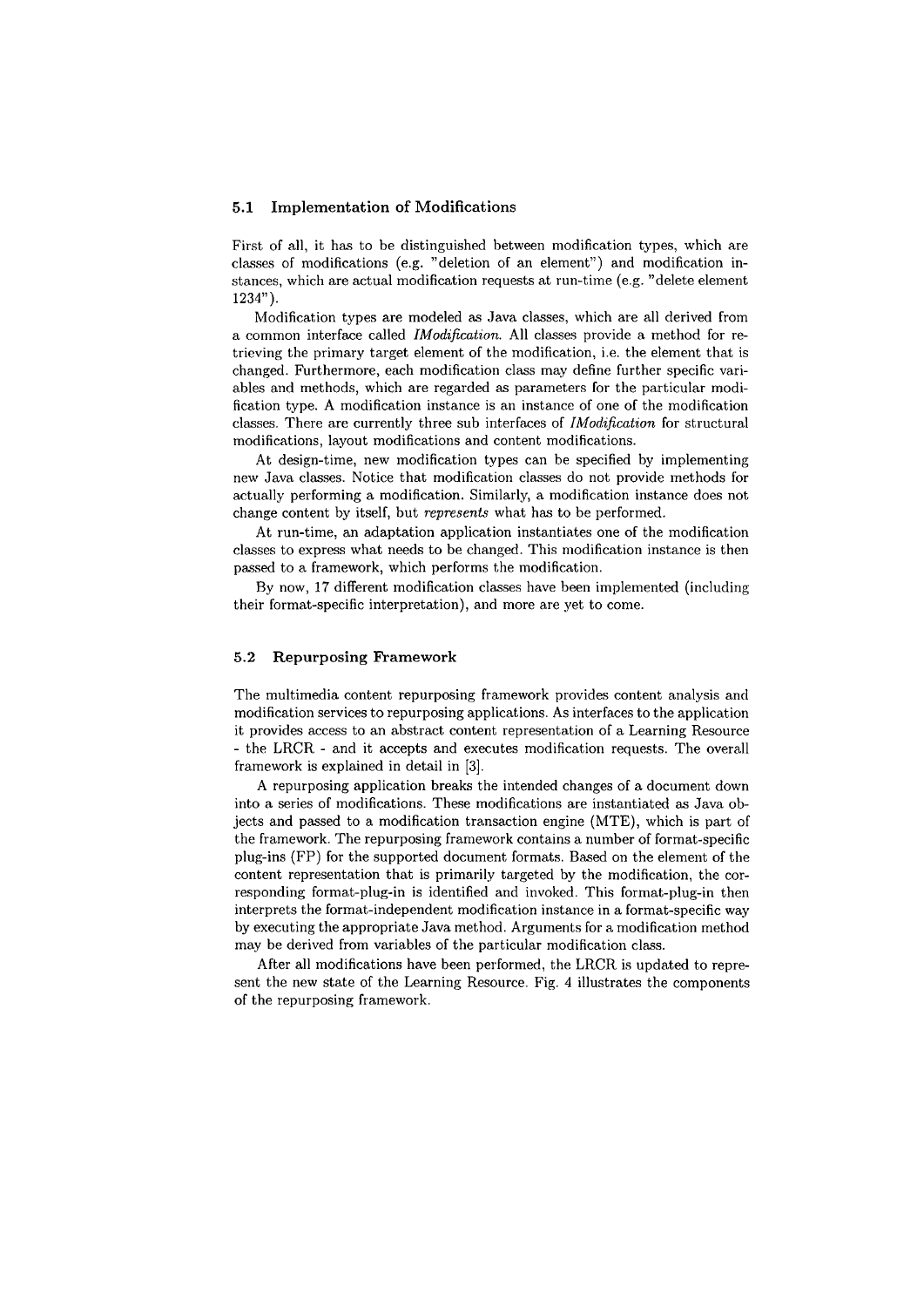

**Fig.** 4. Repurposing framework.

#### **5.3 An exemplary repurposing application**

An adaptation tool has been implemented on top of the repurposing framework. This tool already supports layout adaptations (e.g. replacing logos, background images, background and text colors) and adaptation for better printability (removing fixed widths of page elements).

Adaptations are realized as guided processes. As one part of the layout adaptation process, the tool searches for all background image definitions and background colors in all documents of a Learning Resource. Fig. 5 shows a screenshot of a dialog, where a user may specify new background images and colors for elements, which he has selected in an earlier step. The changes are instantiated by the adaptation tool as a set of modification objects, which are passed to the repurposing framework.

## **6 Related Work**

The model driven architecture (MDA) approach separates application logic from underlying platform technology [6]. Platform independent models document the behavior of an application separated from the technology-specific implementation. Model transformation in the sense of the MDA approach can be seen as an application of a graph transformation [7]. This approach has found a large community and is used in different applications. Beside the different scenario, the idea to abstract from the implementation and specify generic models is also the motivation beliind the approach presented here. It abstracts from format-specific resources and format-specific modifications of these resources by generating a resource model and by modeling the modifications which can be performed on the resources.

The ALOCoM framework [8] is an ontology based framework to enable reuse of Learning Objects. The framework is focused on slide presentations. **A** slide presentation is disaggregated into its components and mapped to a Java Object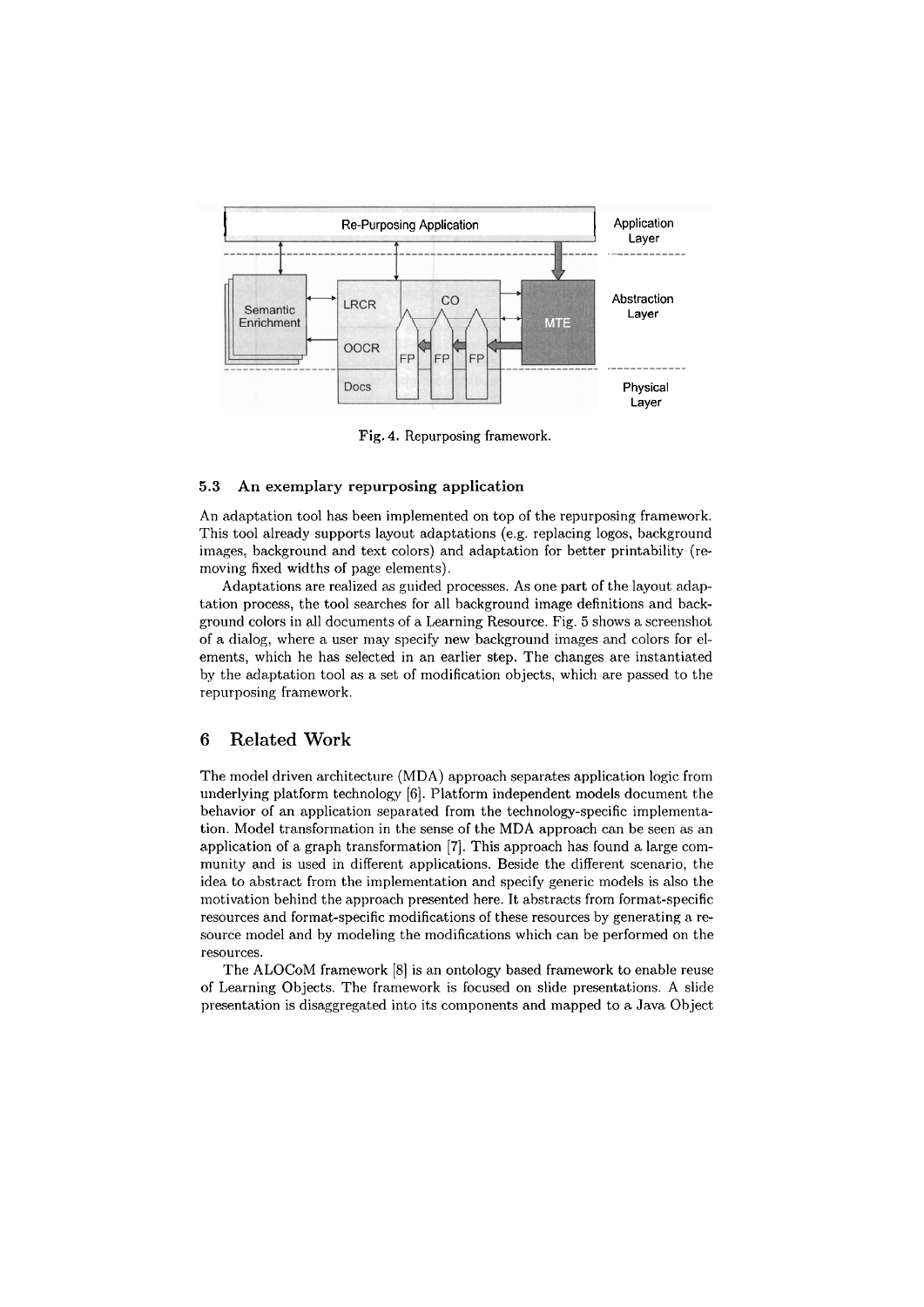

**Fig.** 5. Application example: dialog for changing layout information

Model. Out of the Java Object Model a RDF representation is generated and stored in a Learning Object Repository. Components are reused by copying existing cornponents into a new slide presentation. This scenario allows the reuse of cornplete slide presentations, and of parts of these slide presentations, e.g. one image. The generated slide presentation uses default presentation styles. The format can be chosen out of a list of supported forrnats. The major difference to this approach is that ALOCoM converts Learning Resources into an interrnediate forrnat and transforrns it back into another format for reuse. This may cause a loss of inforrnation. Also, the ALOCoM approach requires rnodifications of the contents to happen in the source or target forrnat.

Kashyap and Shklar [9] propose an RDF model based approach to adapt content resources for different devices. In there work they use a representation of the features of the different devices and cornponents which represent the content resources. A XML resource can be adapted to the different devices using device-specific style sheets. Depending on the device which is requesting content resources an appropriate style sheet can be generated based on the information in the RDF model. No library or collection is needed, containing specific style sheets for all the possible requirements a device might have. This approach follows the idea to uncouple inforrnation from presentation and to adapt certain properties of a content resource; it focuses on web applications.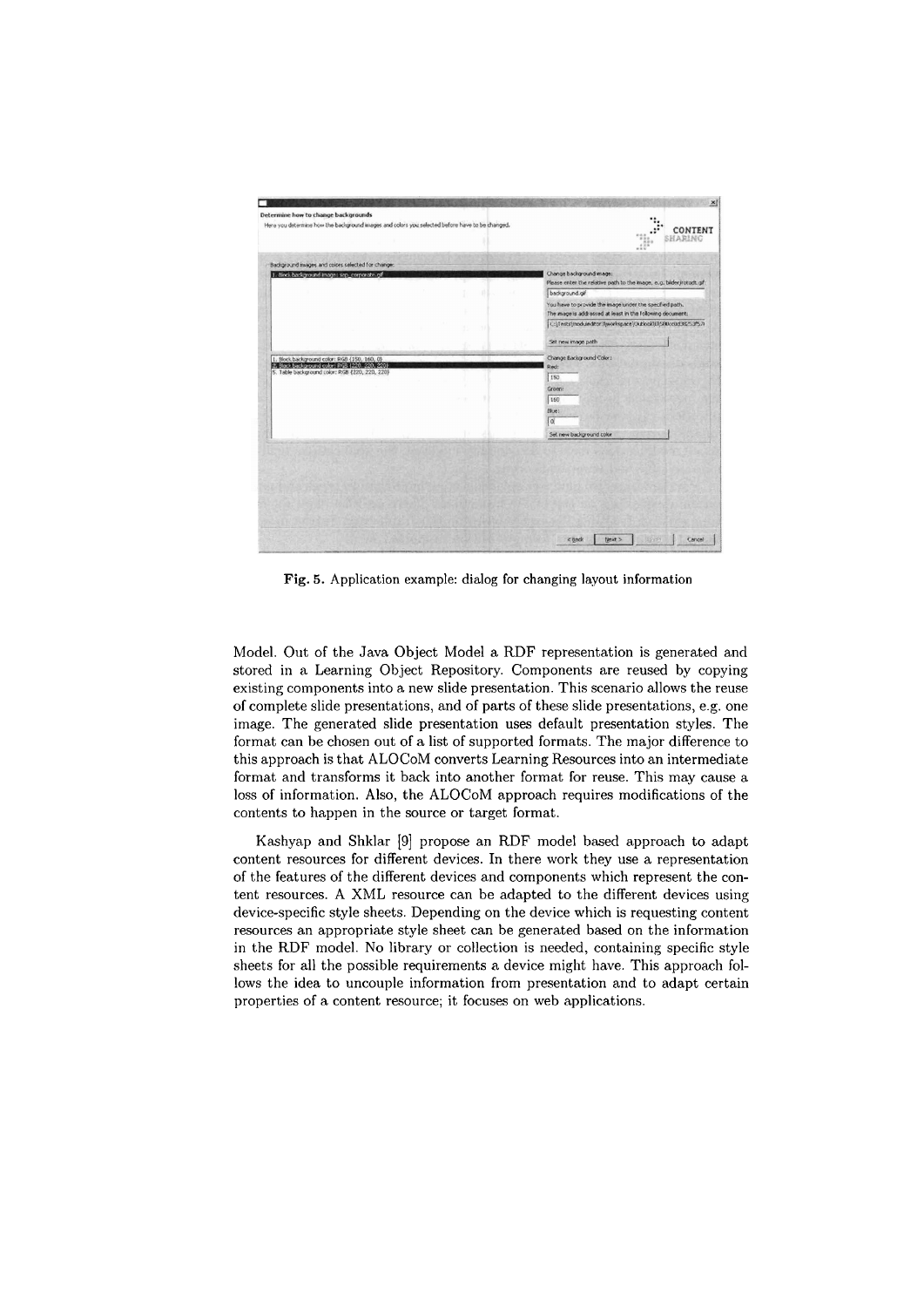### **7 Conclusions**

In this paper a theoretical background is presented for modeling modifications of inultimedia-based contents of Learning Resources independent of a particular format. Also, the issue of granularity of modifications has been considered. The theoretical approach has been realized in practice by representing content modifications as Java classes at design time and instantiated objects at run time. A number of modifications have been implemented, which support design and layout changes. More modification types are planned, which then enable other kinds of adaptations. The recent experiences are very promising. The concept of the repurposing framework - a relatively complex approach at first sight - and the investment in its development proved first positive results: Adaptation applications can now be implemented with reduced effort **[5].** One example for such an adaptation tool has been presented in this paper. And even more important: As all modifications have to be carefully modeled, the applications tend to work more reliable and fewer bugs occur.

For the future, we plan to implement more modification types and new adaptation applications on top of the framework. There are also plans for modularizing existing Learning Resources based on this framework. Furthermore, one or two additional documents formats will be supported soon.

### **8 Acknowledgments**

This work is supported by the German Federal Ministry of Economics and Technology in the context of the project Content Sharing.

### **References**

- 1. Advanced Distributed Learning: Sharable content object reference model (SCORM) 2004, (http://www.adlnet.org)
- 2. Zimmermann, B., Bergsträßer, S., Rensing, C., Steinmetz, R.: **A** requirements analysis of adaptations of re-usable (e-learning) content. (2006) accepted for ED-MEDIA 2006.
- **3.** Meyer, M., Hildebrandt, T., Rensing, C., Steinmetz, R.: Requirements and an architecture for a multimedia content re-purposing framework. In: Proceedings of the First European Conference on Technology Enhanced Learning. (2006)
- 4. Bergstraesser, S., Faatz, **A.,** Rensing, C., Steinmetz, R.: **A** semantic content representation supporting re-purposing of learning resources. In: accepted for I-KNOW 2006. (2006)
- 5. Zimmermann, B., Rensing, C., Steinmetz, R.: Format-bergreifende anpassungen von elektronischen lerninhalten. In: accepted for Deutsche e-Learning Fachtagung Informatik 2006. (2006)
- 6. Object Management Group: Model driven architecture. (http://www.omg.org/mda/)
- **7.** Rensink, A., Nederpel, R.: Graph transformation semantics for a qvt language. In: Proceedings of the Fifth International Workshop on Graph Transformation and Visual Modeling Techniques. (2006)